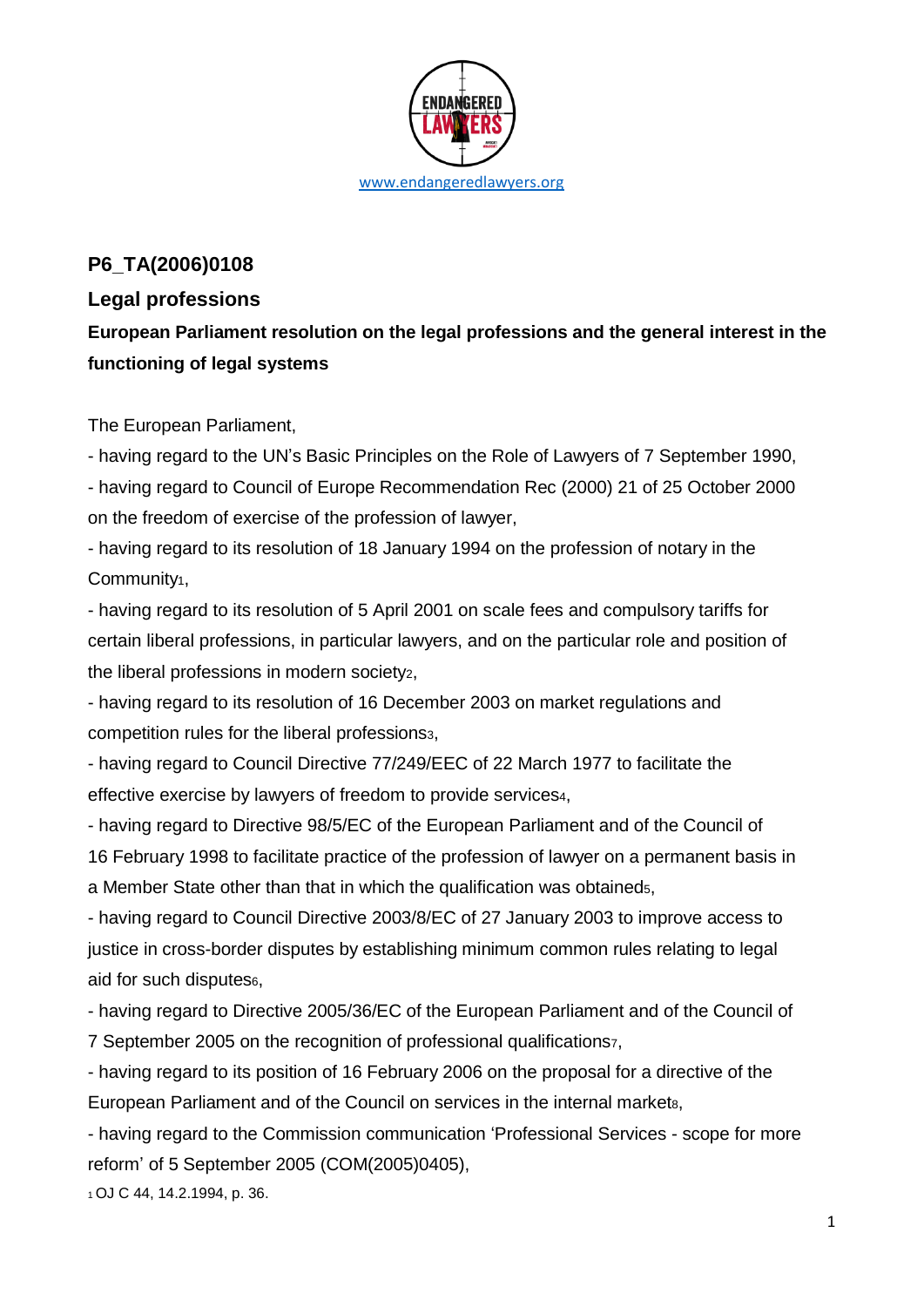

<sup>2</sup>OJ C 21 E, 24.1.2002, p. 364.

<sup>3</sup>OJ C 91 E, 15.4.2004, p. 126.

<sup>4</sup>OJ L 78, 26.3.1977, p. 17.

<sup>5</sup>OJ L 77, 14.3.1998, p. 36.

<sup>6</sup>OJ L 26, 31.1.2003, p. 41.

<sup>7</sup>OJ L 255, 30.9.2005, p. 22.

<sup>8</sup>Texts Adopted, P6\_TA(2006)0061.

- having regard to the European Court of Justice jurisprudence on Community competition law and freedom to provide services, with specific reference to national rules on minimum legal fees,

- having regard to Rule 108(5) of its Rules of Procedure,

A. whereas the Court of Justice of the European Communities has recognised that:

- independence, absence of conflicts of interest and professional

secrecy/confidentiality are core values of the legal profession that qualify as publicinterest considerations;

- regulations to protect core values are necessary for the proper practice of the legal profession, despite the inherent restrictive effects on competition that may result from this,

- the purpose of the principle of freedom to provide services as applied to the legal professions is to promote the opening up of national markets through the possibility offered to service providers and their clients to benefit fully from the Community's internal market,

B. whereas any reform of the legal professions has far-reaching consequences going beyond competition law into the field of freedom, security and justice and, more broadly, into the protection of the rule of law in the European Union,

C. whereas the UN's Basic Principles on the Role of Lawyers of 7 September 1990 provide that:

- lawyers shall be entitled to form and join self-governing professional associations to represent their interests, promote their continuing education and training and protect their professional integrity. The executive body of the professional associations shall be elected by its members and shall exercise its functions without external interference;

- professional associations of lawyers have a vital role to play in upholding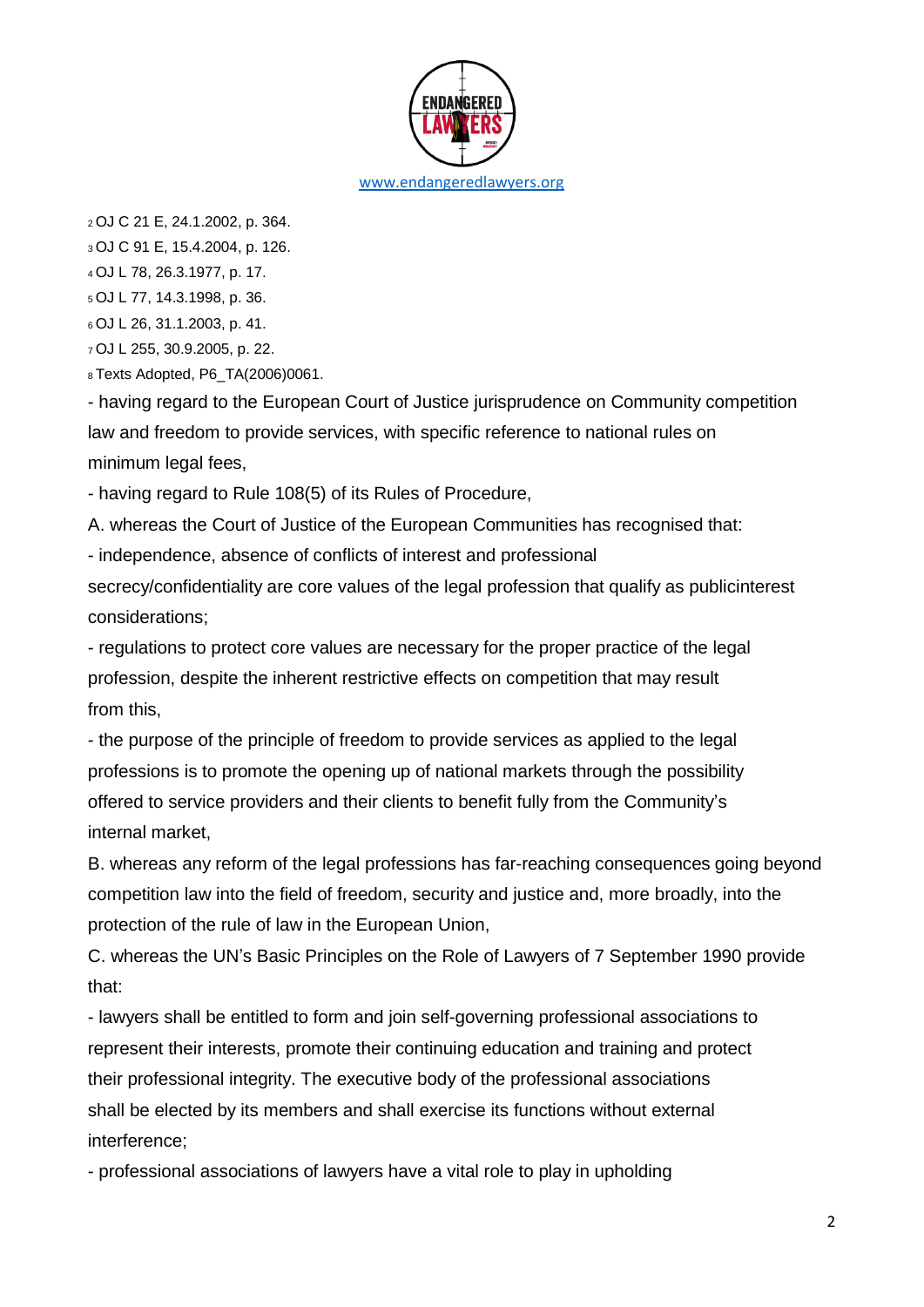

professional standards and ethics, protecting their members from prosecution and improper restrictions and infringements, providing legal services to all in need of them, and cooperating with governmental and other institutions in furthering the ends of justice and the public interest;

- disciplinary proceedings against lawyers shall be brought before an impartial disciplinary committee established by the legal profession, before an independent statutory authority, or before a court, and shall be subject to an independent judicial review,

D. whereas adequate protection of the human rights and fundamental freedoms to which all persons are entitled, be they economic, social and cultural, or civil and political, requires that all persons should have effective access to legal services provided by an independent legal profession,

E. whereas the duties of legal professionals to maintain independence, to avoid conflicts of interest and to respect client confidentiality are particularly endangered when they are authorised to exercise their profession in an organisation which allows non-legal professionals to exercise or share control over the affairs of the organisation by means of capital investment or otherwise, or in the case of multidisciplinary partnerships with professionals who are not bound by equivalent professional obligations,

F. whereas unregulated price competition between legal professionals which leads to a reduction in the quality of the service provided operates to the detriment of consumers, G. whereas the market in legal services is characterised by asymmetry of information between lawyers and consumers, including small and medium-sized enterprises, since the latter do not have the necessary criteria for assessing the quality of the services provided,

H. whereas the importance of ethical conduct, of maintaining confidentiality with clients and of a high level of specialised knowledge necessitates the organisation of self-regulation systems such as those run today by legal professional bodies and orders,

I. whereas civil-law notaries are appointed by Member States as public officials whose tasks include drawing up official documents with special value as evidence and immediate enforceability,

J. whereas civil-law notaries take on extensive investigation and scrutiny work on behalf of the State in matters relating to non-judicial legal protection, particularly in connection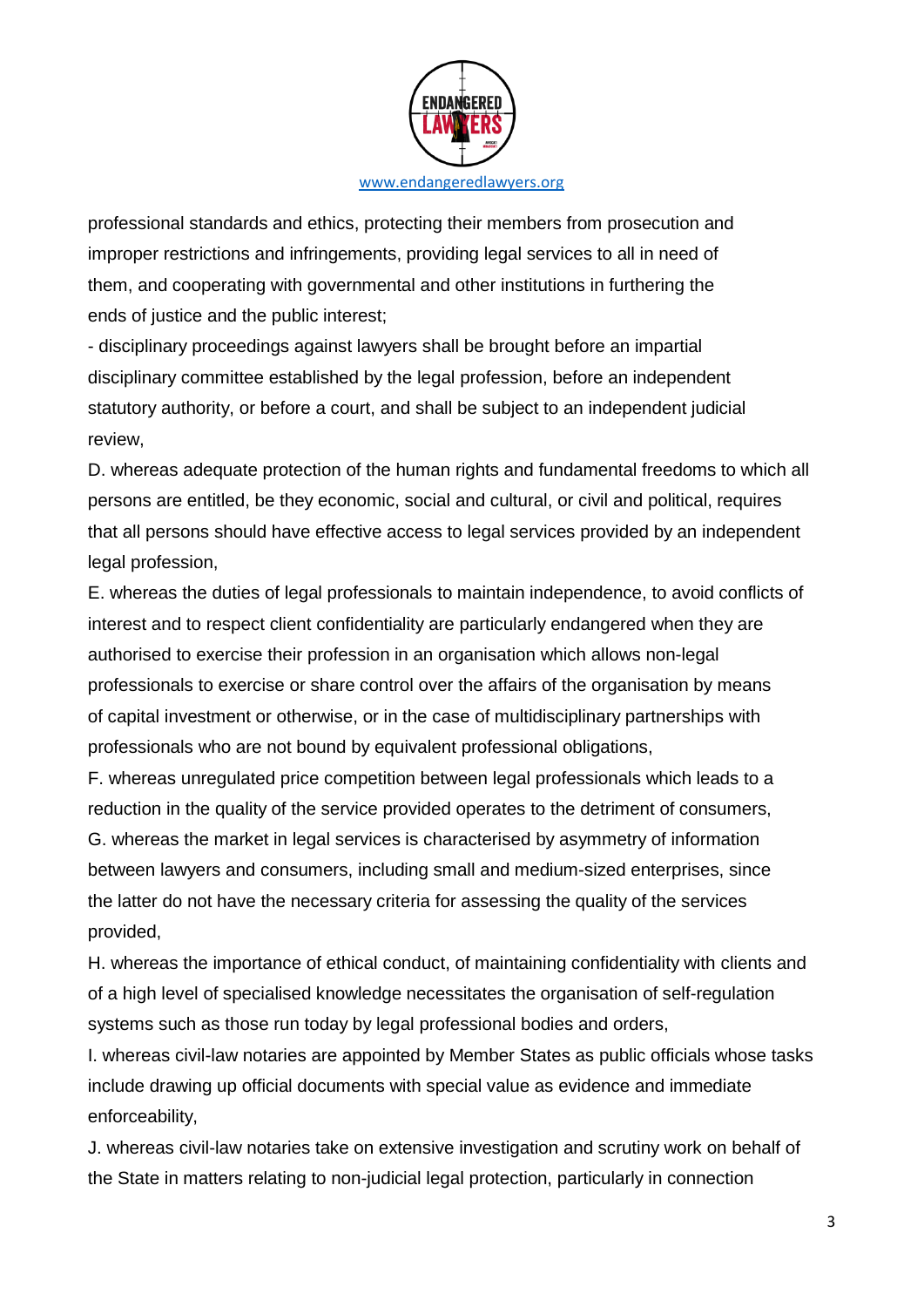

with company law – under Community law in some cases – and as part of this work they are subject to disciplinary supervision by the relevant Member State that is comparable to that applicable to judges and civil servants,

K. whereas the partial delegation of the authority of the State is an original element inherent in the exercise of the profession of civil-law notary, and whereas it is currently exercised on a regular basis and represents a major part of the activities of a civil-law notary,

1. Recognises fully the crucial role played by the legal professions in a democratic society to guarantee respect for fundamental rights, the rule of law and security in the application of the law, both when lawyers represent and defend clients in court and when they are giving their clients legal advice;

2. Reaffirms the positions taken in its resolutions of 18 January 1994 and 5 April 2001 and its position of 16 December 2003;

3. Notes the high qualifications required for access to the legal professions, the need to protect those qualifications that characterise the legal professions, in the interests of European citizens, and the need to establish a specific relationship based on trust between members of the legal professions and their clients;

4. Reaffirms the importance of rules which are necessary to ensure the independence, competence, integrity and responsibility of members of the legal professions so as to guarantee the quality of their services, to the benefit of their clients and society in general, and in order to safeguard the public interest;

5. Welcomes the Commission's recognition that reforms are best carried out at national level and that the authorities of the Member States, notably the legislative bodies, are in the best position to define the rules that apply to legal professions;

6. Point out that the Court of Justice has allowed national legislators and professional associations and bodies a margin of discretion when deciding what is appropriate and necessary to protect the proper exercise of the legal professions in a Member State;

7. Notes that each type of activity of a professional body must be looked at separately, so that the rules on competition are applied to the association only when it is acting exclusively in the interests of its members and not when it is acting in the general interest;

8. Reminds the Commission that the aims of the rules governing legal services are the protection of the general public, the guaranteeing of the right of defence and access to justice, and security in the application of the law, and that for these reasons they cannot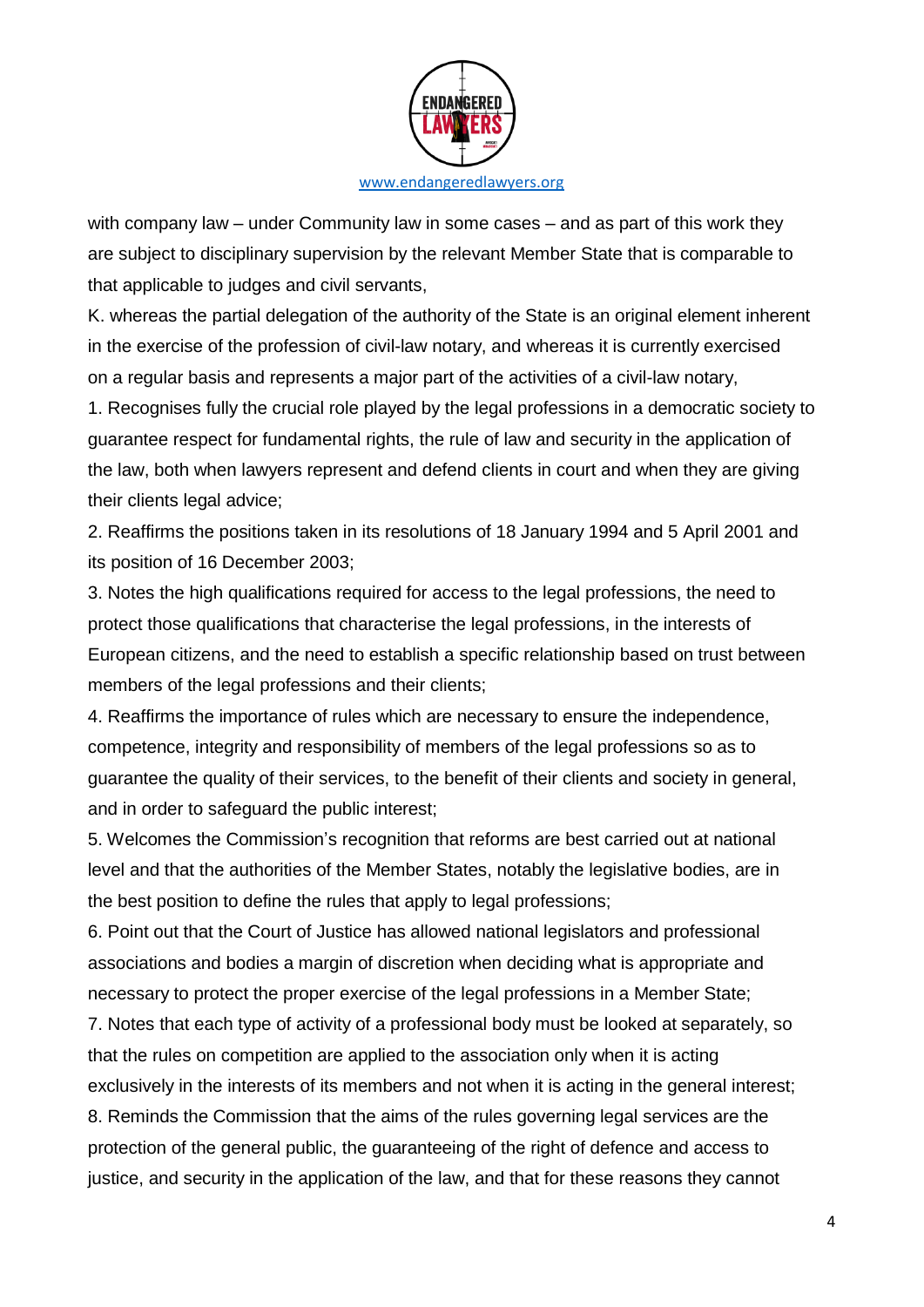

be tailored to the degree of sophistication of the client;

9. Encourages professional bodies, organisations and associations of legal professions to establish codes of conduct at European level, including rules relating to organisational matters, qualifications, professional ethics, supervision, liability and communications, in order to ensure that the ultimate consumers of legal services are provided with the necessary guarantees in relation to integrity and experience, and to ensure the sound administration of justice;

10. Invites the Commission to take account of the specific role of the legal professions in a society governed by the rule of law, and to carry out a thorough analysis of how markets in legal services operate when the Commission promotes a 'less regulation, better regulation' principle;

11. Invites the Commission to apply the competition rules, where applicable, in compliance with the case-law of the Court of Justice;

12. Considers that the public interests overriding EU competition principles are to be found in the legal system of the Member State in which the relevant rules are adopted or produce their effects, and that there is no such thing as an EU public-interest test, however defined;

13. Invites the Commission not to apply EU competition law to matters which, under the EU constitutional framework, are left to the jurisdiction of the Member States, such as access to justice, which includes issues such as the fee schedules to be applied by courts to liquidate lawyers' fees;

14. Stresses that previous obstacles to freedom of establishment and the freedom of legal professionals to provide services have, in theory, been effectively removed by Directives 77/249/EEC, 98/5/EC and 2005/36/EC; notes, however, that the review will take place in two years' time and awaits with interest this thorough assessment;

15. Considers that fee scales or other compulsory tariffs for lawyers and legal professionals, even for out-of-court services, do not violate Articles 10 and 81 of the Treaty, provided that their adoption is justified by the pursuit of a legitimate public interest and that Member States actively supervise the involvement of private operators in the decisionmaking process;

16. Considers that Article 49 of the Treaty and Directives 2005/36/EC and 77/249/EEC make provision for the principle of the country of destination to apply to scale fees and